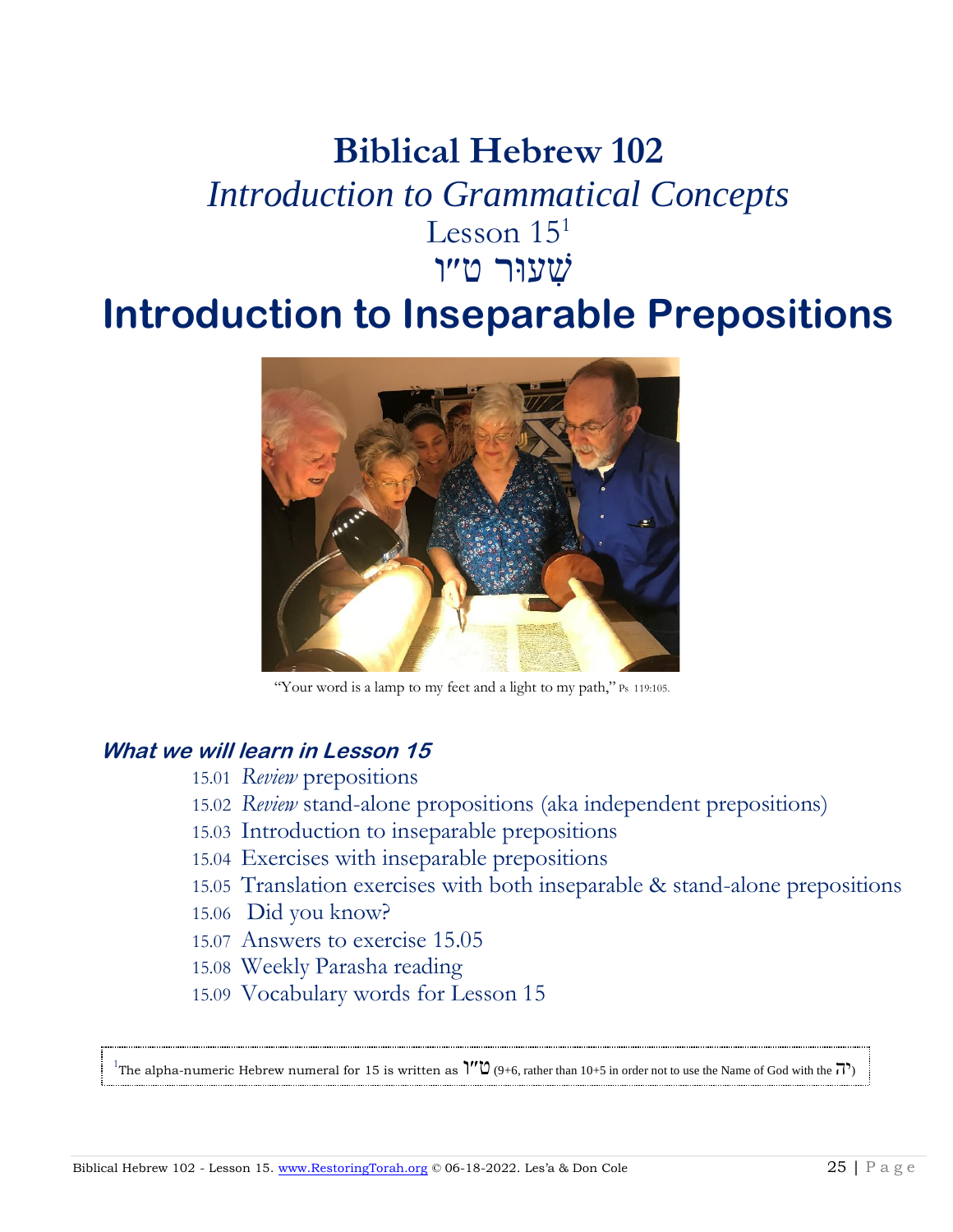## **15.01 Review prepositions**

A preposition is a word that provides additional information about the noun or pronoun to which it relates. For example: the book is *on* the table. (The preposition is *on*).

#### **15.02 Review stand-alone prepositions (aka independent prepositions)**

First, let's learn independent, or stand-alone, prepositions. These are words by themselves.

• Examples of independent or stand-alone prepositions:  $\phi$  (on, upon\*), אֲל (to, for), אֲהַרֵּ $\phi$  (under),  $\&$  (after) (after)

\* Note: Context is important. Hebrew prepositions are translated using various English words. Check context carefully.

• Examples of independent prepositions in a phrase:  $before$  the father = לְפְנֵי הָאָב  $\Delta$ אַחֲרֵי הָאָישׁ $\Delta$  man  $=$   $\Delta$ א עד יִשְׂרַאֵל = Israel עַד  $\text{to the mountains} = \overline{\text{inif}}$  אֱל  $\underline{\text{from}}$  the Torah = מִן הַתּוֹרָה  $\underline{\mathrm{on}}$  the land = עֲל  $under a mare (female horse) = 70<sup>nd</sup> cm$ </u>  $\frac{$ בְּמֹוֹ מֱלֶךְ = like (or similar to)+ a king  $inside$  the heart (a physical condition) = בְּתוֹךְ הַלְּב

We encourage you to refer to the cube below often & even memorize it:

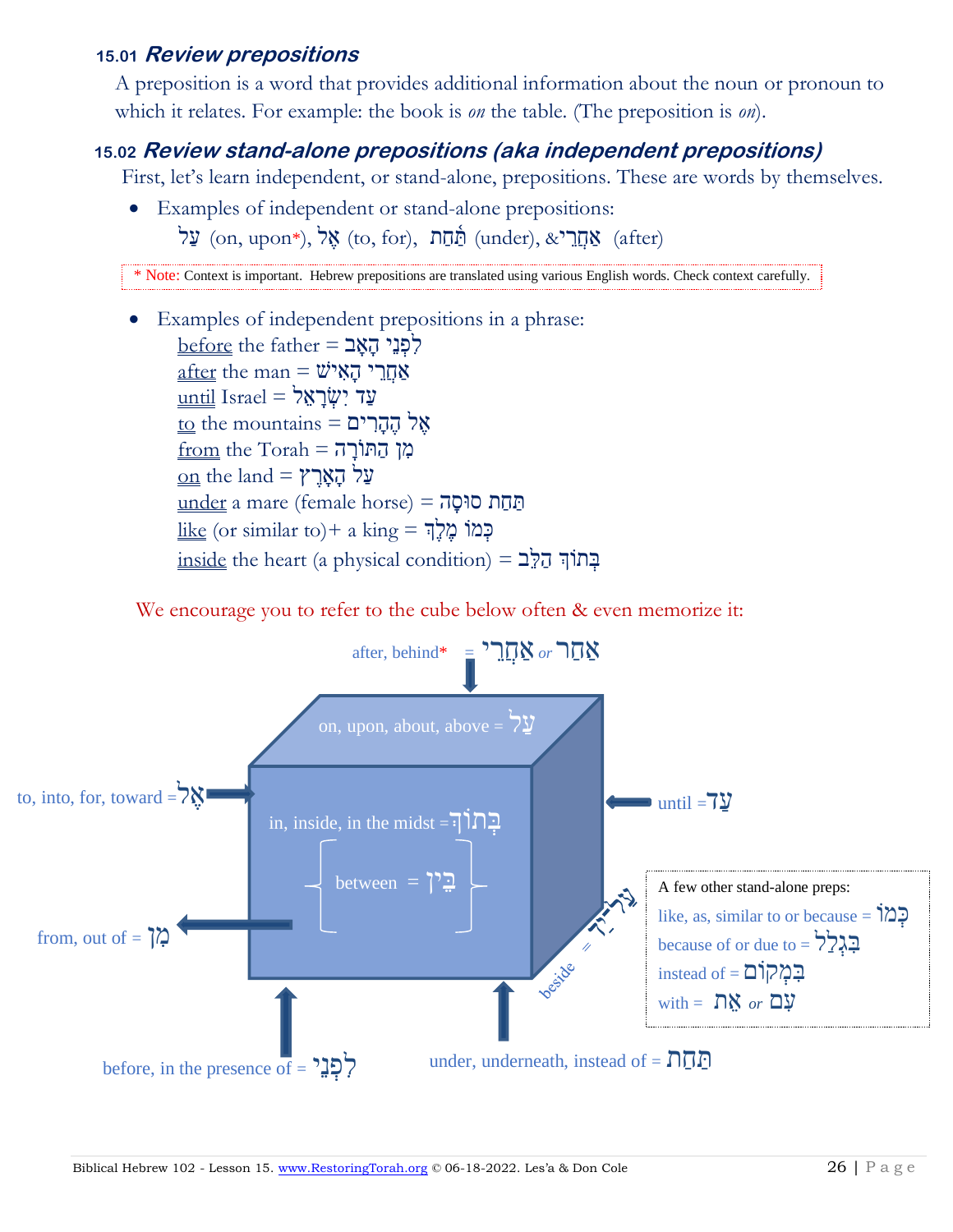# **15.03 Introduction to inseparable prepositions**

The second type of preposition is called the inseparable preposition.

Basic inseparable prepositions are  $\exists$  (in);  $\Diamond$  (like, as, similar to);  $\Diamond$  (to); &  $\Diamond$ . (from, out of) Unlike stand-alone prepositions, inseparable prepositions cannot be separated from the noun or the pronoun to which they are attached.



 $\underline{\text{in}} + \text{a}$  land = בְּ $\Rightarrow \text{a} + \text{b}$  =  $\Rightarrow$  $\underline{\text{to}} + \text{Israel} = \forall \forall \forall \forall \forall \forall \forall$  $\underline{\text{like}} + \text{a}\ \text{king} = \text{g}\zeta$ לְךָ  $\rightarrow$  הָ  $f$ a house = מֻרָּת  $\Rightarrow$  מְבַּיִת





#### **15.04 Exercises with inseparable prepositions**

| Write the English or Hebrew translation & abbreviation for the following words |                                         |                                                                                                                                         |  |  |
|--------------------------------------------------------------------------------|-----------------------------------------|-----------------------------------------------------------------------------------------------------------------------------------------|--|--|
| Fill in with<br>Hebrew<br>word/phrase                                          | Fill in blanks with English Translation | Fill in blanks with abbreviations                                                                                                       |  |  |
| $1.$ $\overline{2}$                                                            | like or as                              | prep (preposition)                                                                                                                      |  |  |
| פְסוּס 2.                                                                      | like a horse                            | prep; N-ms                                                                                                                              |  |  |
| כְּמוֹ מֶּלֶךְ 3.                                                              | like a king                             | prep; N-ms                                                                                                                              |  |  |
| 4. $\frac{1}{2}$                                                               | to or for                               | prep                                                                                                                                    |  |  |
| 5.7                                                                            | to Israel (to a male named Israel)      | prep; N-prop (proper noun). N-ms (note: the name Israel, a man, is<br>masculine; however, the name of Israel, the country, is feminine) |  |  |
| 6.                                                                             | to a Torah                              |                                                                                                                                         |  |  |
| 7.                                                                             | to Sarah                                |                                                                                                                                         |  |  |
| $8.$ 구                                                                         | in, inside, at, by                      |                                                                                                                                         |  |  |
| 9.                                                                             | in a Torah                              |                                                                                                                                         |  |  |
| 10.                                                                            | in a man                                |                                                                                                                                         |  |  |
| 11.                                                                            | in a land                               |                                                                                                                                         |  |  |

| <b>ANSWERS</b> to exercise above |                    |                                                                                                                                         |  |  |
|----------------------------------|--------------------|-----------------------------------------------------------------------------------------------------------------------------------------|--|--|
| 1. $\bar{P}$                     | like or as         | prep (preposition)                                                                                                                      |  |  |
| $2.$ פסוּס                       | like a horse       | prep; N-ms                                                                                                                              |  |  |
| כִּמוֹ מֶלֶךְ .3                 | like a king        | prep; N-ms                                                                                                                              |  |  |
| 4.5                              | to or for          | prep                                                                                                                                    |  |  |
| לִישָׂרָאֵל. 5                   | to Israel (a male) | prep; N-prop (proper noun). N-ms (note: the name Israel, a man, is masculine; however, the<br>name of Israel, the country, is feminine) |  |  |
| $6.7$ לתורה                      | to a Torah         | prep; N-prop -fs                                                                                                                        |  |  |
| לְשָׂרָה .7                      | to Sarah           | prep; N-prop -fs                                                                                                                        |  |  |
| 8.7                              | 1n                 | prep                                                                                                                                    |  |  |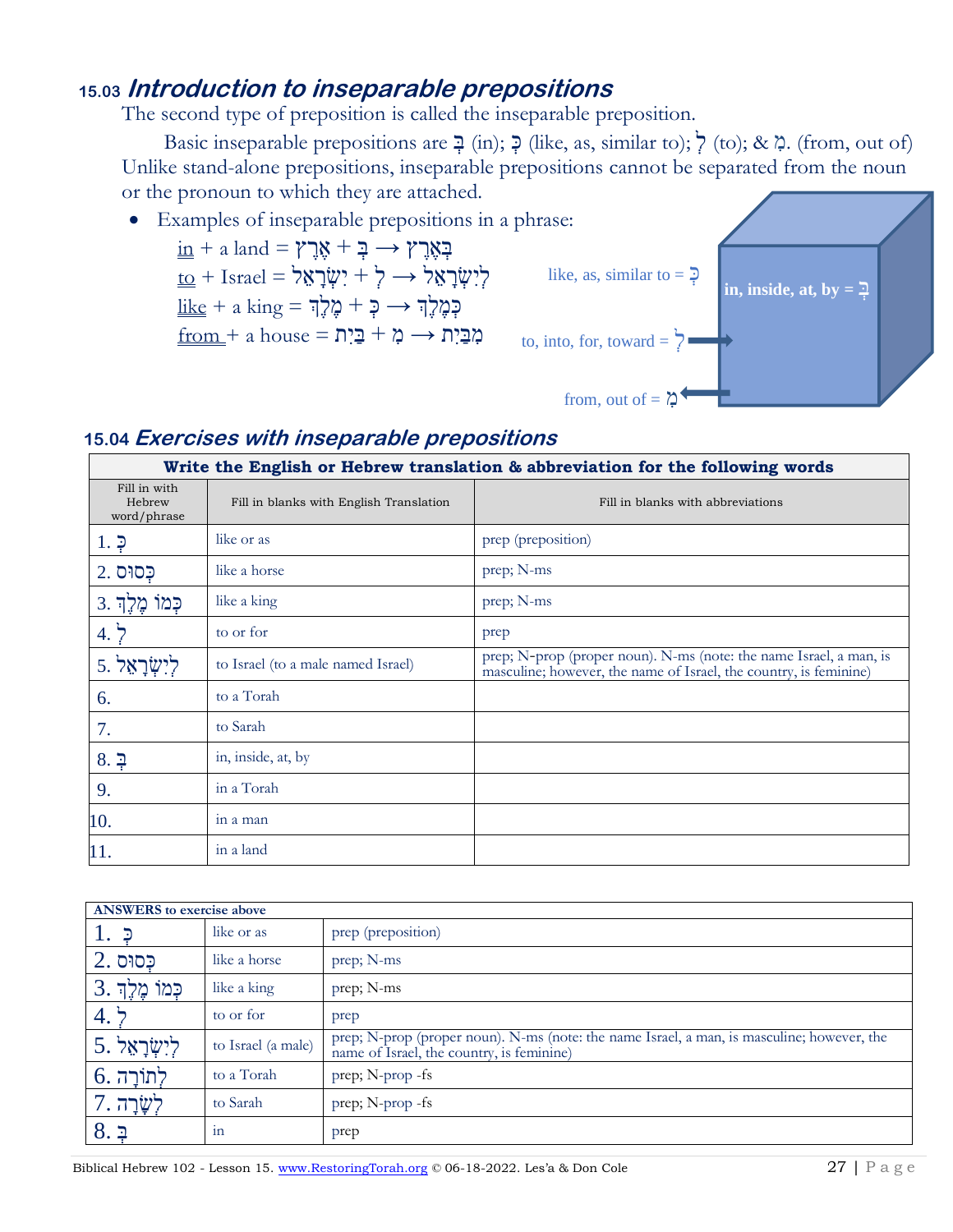| בְּתוֹרָה .9  | in a Torah | prep; N-prop -fs |
|---------------|------------|------------------|
| $10.$ באיש    | in a man   | prep; N-ms       |
| $11.7$ בְאֶרֶ | in a land  | prep; N-fs       |

# **15.05 Translation exercises with both inseparable & stand-alone prepositions**

Where possible write both the inseparable & stand-alone preps. (Refer to vocab in Lessons 13 & 14)

| In a man<br>1.                                                                                                                                   |  |  |
|--------------------------------------------------------------------------------------------------------------------------------------------------|--|--|
| 2. To Abraham                                                                                                                                    |  |  |
| To Sarah<br>$\mathfrak{Z}$ .                                                                                                                     |  |  |
| Like a heart<br>$\overline{4}$ .                                                                                                                 |  |  |
| 5.<br>To the mountains                                                                                                                           |  |  |
| In front of Abraham<br>6.                                                                                                                        |  |  |
| From the Torah<br>7.                                                                                                                             |  |  |
| In a land<br>8.                                                                                                                                  |  |  |
| 9. In a Torah                                                                                                                                    |  |  |
| 10. To Israel                                                                                                                                    |  |  |
| 11. To a Torah (Is 8:20)                                                                                                                         |  |  |
| 12. To sons                                                                                                                                      |  |  |
| 13. Under a female horse<br><u> 1999 - Johann John Stone, mars eta bainar eta baina eta baina eta baina eta baina eta baina eta baina eta ba</u> |  |  |
| 14. To David                                                                                                                                     |  |  |
| 15. Behind Isaac                                                                                                                                 |  |  |
| 16. On the land                                                                                                                                  |  |  |
| 17. After Jordan                                                                                                                                 |  |  |
| 18. Before the father                                                                                                                            |  |  |
| 19. Like a king                                                                                                                                  |  |  |
| 20. Until Israel                                                                                                                                 |  |  |
| 21. Before Canaan                                                                                                                                |  |  |

#### **15.06 Did you know?**

The Hebrew Bible is commonly known in Judaism by the acronym "TaNaKh" (תַּנַ"דָּ): Torah ("instruction"), Nevi'im ("prophets") and Ketuvim ("writings").

A Torah Scroll contains the first five books (aka the Torah) of the Hebrew Bible. The individual who hand writes the scroll (and other sacred Hebrew documents) is called a *sofer* (or *scribe* even *lawyer* in English).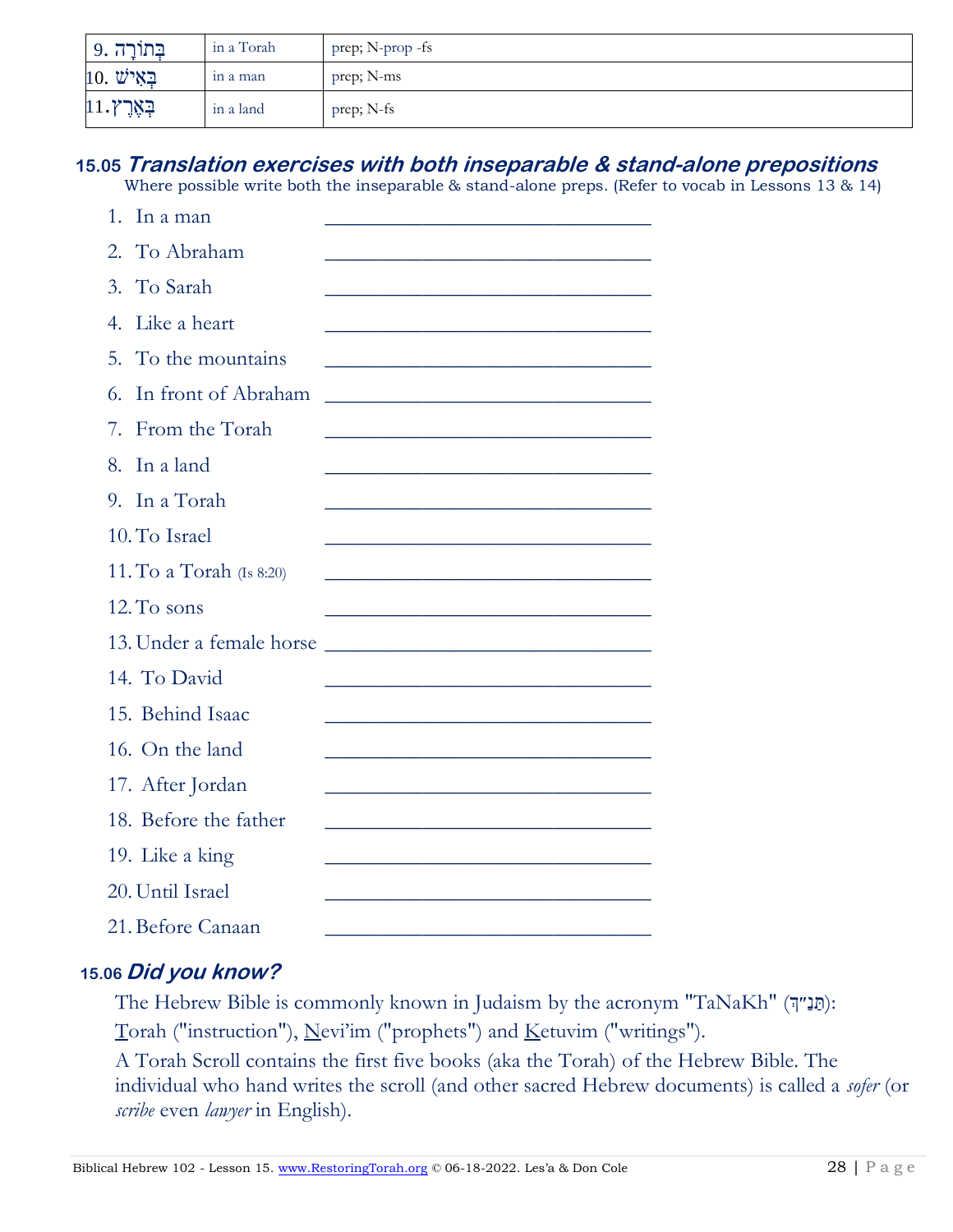*Sofer* (רֵופֹס (literally means "one who counts." Every letter, every word, and every line in the scroll is both counted and accounted for.

The Torah scroll contains 304,805 Hebrew letters which have been meticulously and identically hand copied countless times throughout the generations.

Why would a believer in YHVH need to know that the Torah contains exactly 304,805 Hebrew letters? Because of the consistency of the 304,805 letters, we have assurance that no additions nor subtractions have occurred in the Torah scroll!



| <b>ANSWERS 15.05</b>     |                        |                                                                                                            |
|--------------------------|------------------------|------------------------------------------------------------------------------------------------------------|
| 1. In a man              | ײַאִיש                 |                                                                                                            |
| 2. To Abraham            | לאַבְרָהָם             |                                                                                                            |
| 3. To Sarah              | לִשֲׂרָה               |                                                                                                            |
| 4. Like a heart          | כִּלְב                 |                                                                                                            |
| 5. To the mountains      | אֶל הֶהָרִים           |                                                                                                            |
| 6. In front of Abraham   | לִפְנֵי אַבְרָהָם      |                                                                                                            |
| 7. From the Torah        | מן התורה               |                                                                                                            |
| In a land<br>8.          | בּאַרץ                 |                                                                                                            |
| 9. In a Torah            | בִּתוֹרַה              | $y_{0q}$ <sub>te</sub>                                                                                     |
| 10. To Israel            | לישׂראל                | is part of<br>$\alpha_{\textit{hor}}$                                                                      |
| 11. To a Torah (Is 8:20) | לתורה                  | $d_{\text{agesh.}\_L_{\text{alt}}}$                                                                        |
| 12. To sons              | *לִבַנִים              | $w_{\text{dy}}$ the dage<br>$th_{\text{e}_{\text{se}}}\nmid_{\text{in}_{\text{Sta}_{\text{f}_{\text{c}}}}$ |
| 13. Under a female horse | תַּחַת סוּסָה          |                                                                                                            |
| 14. To David             | לְדָוד                 |                                                                                                            |
| 15. Behind Isaac         | <u>אַחֲרֵי יִצְהָק</u> |                                                                                                            |
| 16. On the land          | על הארץ                |                                                                                                            |
| 17. After Jordan         | אַחָרִי יַרְדֵּן       |                                                                                                            |
| 18. Before the father    | לִפְנֵי הָאָב          |                                                                                                            |
| 19. Like a king          | כִּמוֹ מֶלֶךְ          |                                                                                                            |
| 20. Until Israel         | עַד יִשְׂרַאֵל         |                                                                                                            |
| 21. Before Canaan        | לִפְנֵי כְּנַעַן       |                                                                                                            |

#### . **15.07 Answers to exercise 15.05**

 $2225 +$  $F_{\text{c}}$ <br>  $F_{\text{th}_\text{c}}$   $F_{\text{th}_\text{c}}$   $F_{\text{th}_\text{c}}$   $F_{\text{th}_\text{c}}$   $F_{\text{th}_\text{c}}$   $F_{\text{th}_\text{c}}$   $F_{\text{th}_\text{c}}$   $F_{\text{th}_\text{c}}$   $F_{\text{th}_\text{c}}$  $\begin{array}{l} \epsilon_{t_1} \epsilon_{t_2} \epsilon_{t_3} \epsilon_{t_4} \epsilon_{t_5} \epsilon_{t_6} \epsilon_{t_7} \epsilon_{t_7} \epsilon_{t_7} \epsilon_{t_7} \epsilon_{t_7} \epsilon_{t_7} \epsilon_{t_7} \epsilon_{t_7} \epsilon_{t_7} \epsilon_{t_7} \epsilon_{t_7} \epsilon_{t_7} \epsilon_{t_7} \epsilon_{t_7} \epsilon_{t_7} \epsilon_{t_7} \epsilon_{t_7} \epsilon_{t_7} \epsilon_{t_7} \epsilon_{t_7} \epsilon_{t_7} \epsilon_{t_7} \epsilon_{t_7} \epsilon_{t_7} \epsilon_{$  $\psi_{\text{Woul}}/\psi_{\text{Woul}}/\psi_{\text{Poul}}/\psi_{\text{CFT}}$  $\frac{d}{dt} \frac{d}{dt} \frac{d}{dt} \frac{d}{dt} \frac{d}{dt} \frac{d}{dt} \frac{d}{dt} \frac{d}{dt} \frac{d}{dt} \frac{d}{dt} \frac{d}{dt} \frac{d}{dt} \frac{d}{dt} \frac{d}{dt} \frac{d}{dt} \frac{d}{dt} \frac{d}{dt} \frac{d}{dt} \frac{d}{dt} \frac{d}{dt} \frac{d}{dt} \frac{d}{dt} \frac{d}{dt} \frac{d}{dt} \frac{d}{dt} \frac{d}{dt} \frac{d}{dt} \frac{d}{dt} \frac{d}{dt} \frac{d}{dt} \frac{d}{dt} \frac{$ s we will discuss<br>esh is dropped in